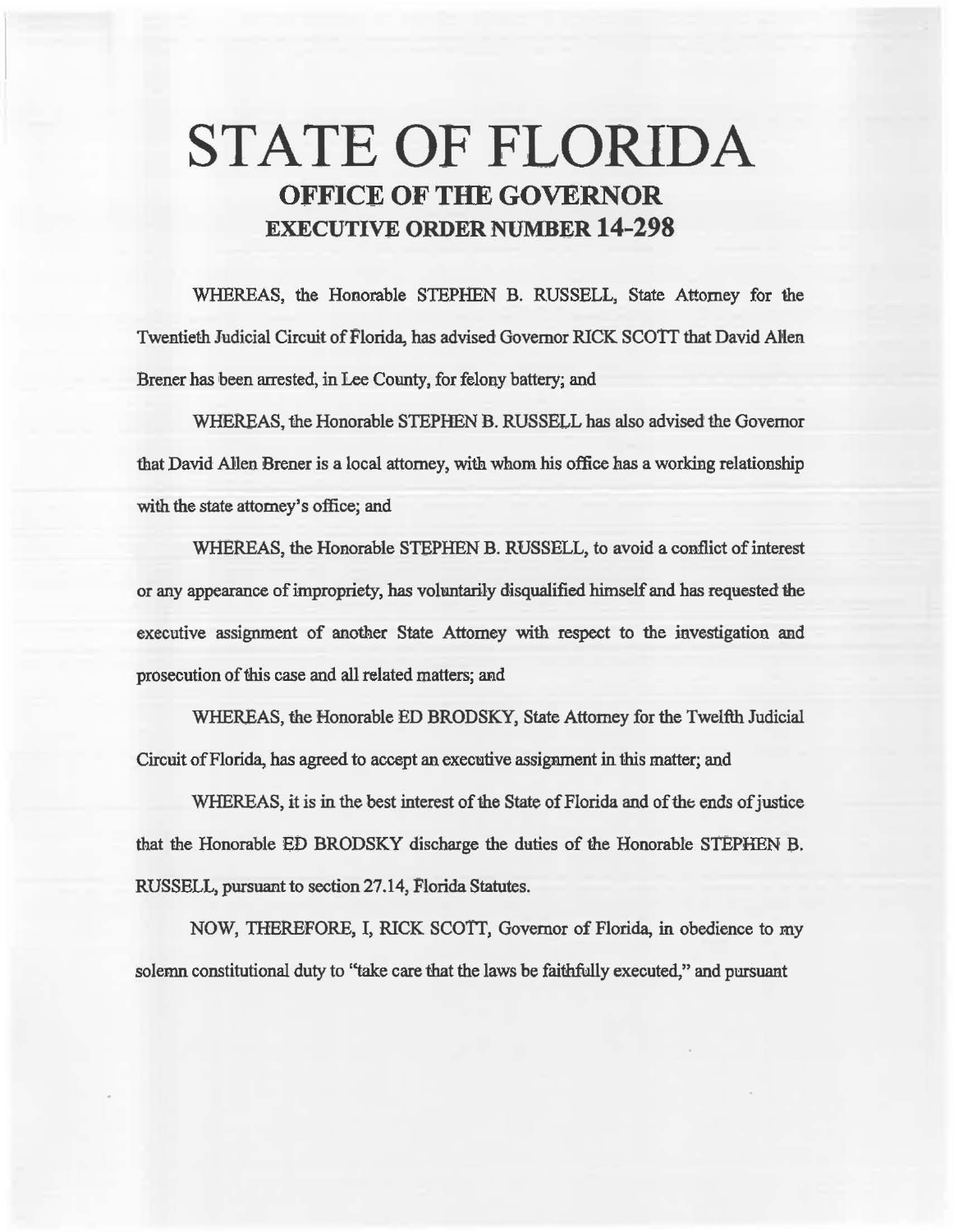to the Constitution and laws of the State of Florida, issue the following Executive Order, effective immediately:

### Section 1.

The Honorable ED BRODSKY, State Attorney for the Twelfth Judicial Circuit of Florida, referred to *as* the "Assigned State Attorney," is assigned to discharge the duties of the Honorable STEPHEN B. RUSSELL, State Attorney for the Twentieth Judicial Circuit of Florida, as they relate to the investigation, prosecution and all matters related to David Allen Brener.

#### Section 2.

The Assigned State Attorney or one or more Assistant State Attorneys and Investigators, who have been designated by the Assigned State Attorney, shall proceed immediately to the Twentieth Judicial Circuit of Florida, and are vested with the authority to perform the duties prescribed herein.

## Section 3.

All residents of the Twentieth Judicial Circuit are requested, and all public officials are directed, to cooperate and render whatever assistance is necessary to the Assigned State Attorney, so that justice may be served.

#### Section 4.

The period of this Executive Assignment shall be for one (1) year, to and including November 20, 2015.